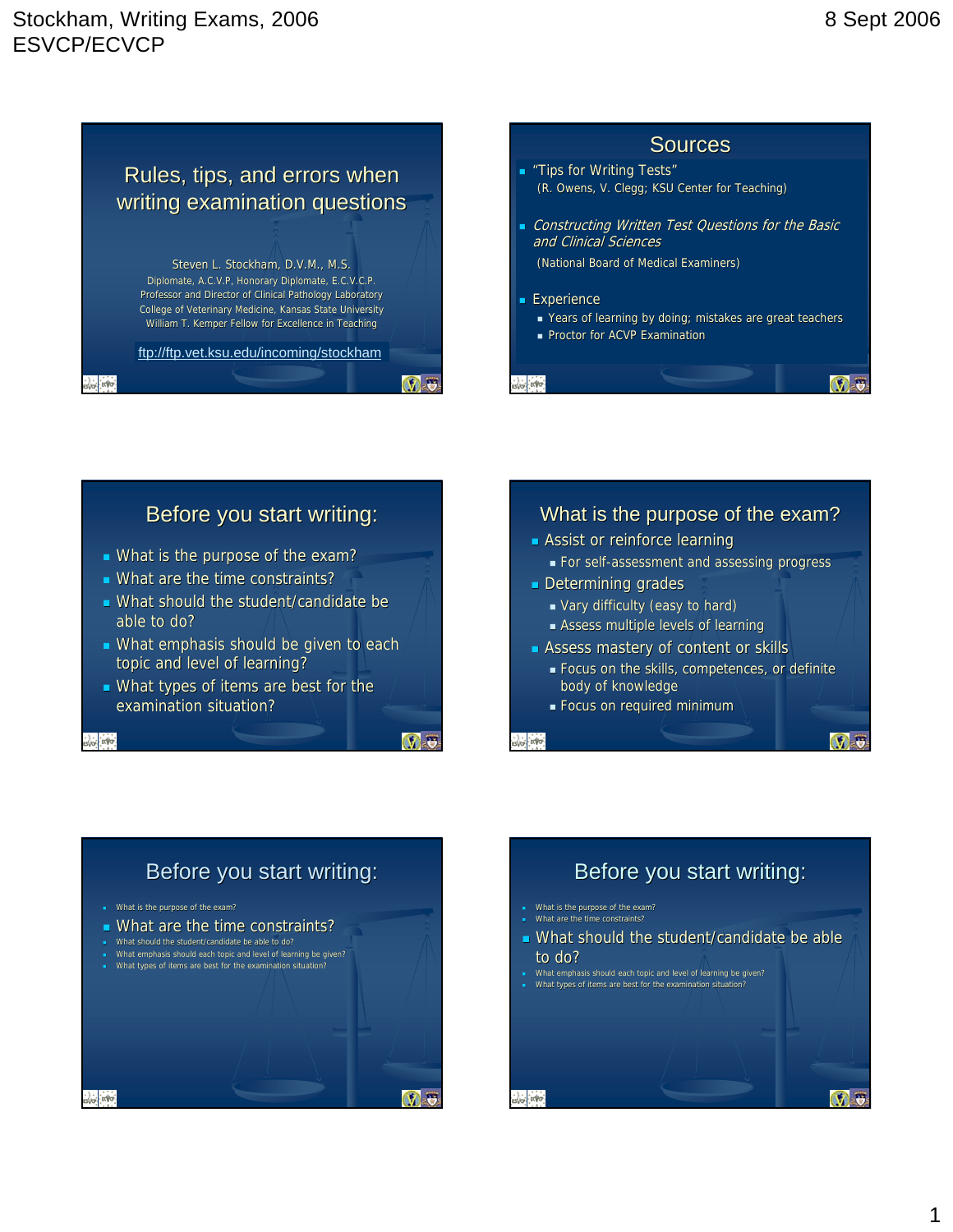









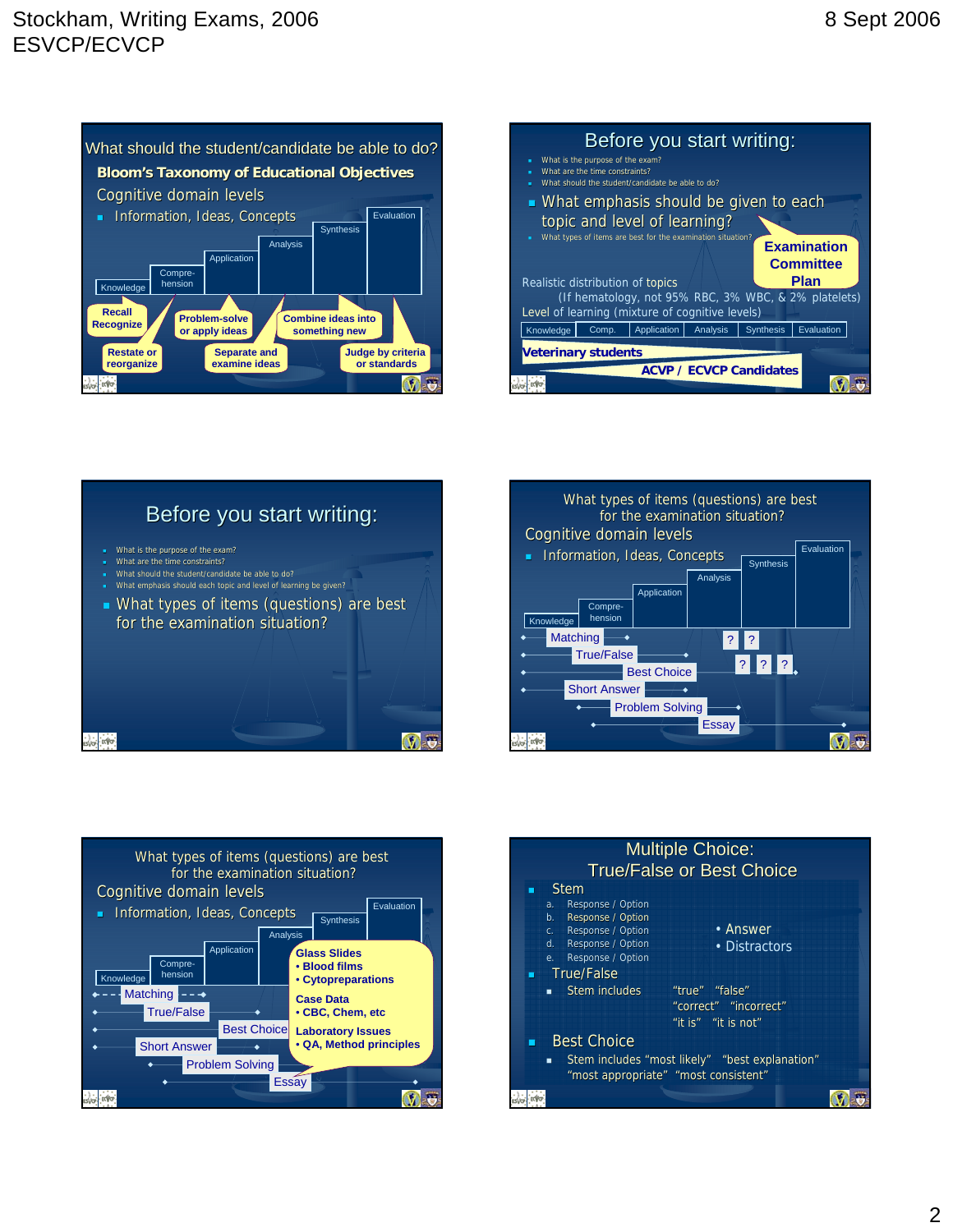#### Multiple Choice: True/False or Best Choice **An increased serum creatinine concentration is caused by: a.** Decreased glomerular filtration rate. b. Increased creatine kinase activity in muscle. c. Increased hepatocyte production of creatinine. d. Increased renal tubular resorption of creatinine. True/False Best Choice

#### **A dehydrated dog's serum creatinine concentration was 4.0** mg/dL (RI: 0.5-1.5); the specific gravity of voided urine was 1.008. The azotemia is most likely due to:

- a. Acute muscle necrosis.
- b. Ruptured urinary bladder.
- c. Poor renal perfusion caused by hypovolemia.
- d. Increased hepatocyte production of creatinine.
- $\epsilon$ . Marked reduction in number of functional glomeruli.

#### What should the student/candidate be able to do? Cognitive domain levels **Information, Ideas, Concepts** Evaluation Synthesis Analysis **Application** Compre-<br>hension **Knowledge** True/False Best Choice ks. EVE **V** a

| M/C Rule #1: KISS Rule                                                                                                                                                                                                                                     | D                          |
|------------------------------------------------------------------------------------------------------------------------------------------------------------------------------------------------------------------------------------------------------------|----------------------------|
| KISS principle: Keep It Simple, Stupid<br>The examination should assess the knowledge<br>Ë<br>and skills of a clinical pathologist, not the ability<br>to take an examination.<br>1st M/C: Which  is correct?<br>2 <sup>nd</sup> M/C: Which  is incorrect? | A <sub>1</sub><br>an<br>az |
| 3rd M/C: Which  is not incorrect?                                                                                                                                                                                                                          | a.                         |
| 4 <sup>th</sup> M/C: Which  is correct EXCEPT?                                                                                                                                                                                                             | $^\copyright$              |
| 5 <sup>th</sup> M/C: The correct order of the following events is:                                                                                                                                                                                         | C.                         |
| Tip #1: If you have multiple types of M/C questions,                                                                                                                                                                                                       | d.                         |
| group & separate them.                                                                                                                                                                                                                                     | е.                         |

|            | Does this violate the KISS rule?            |                                                                                                                       |  |
|------------|---------------------------------------------|-----------------------------------------------------------------------------------------------------------------------|--|
|            | azotemia. The dog's azotemia may be due to: | A dog was presented because of PU/PD of 1 month duration<br>and recent vomiting. Laboratory results included moderate |  |
|            | 1. Dehydration                              |                                                                                                                       |  |
|            | 2. Metabolic alkalosis                      |                                                                                                                       |  |
|            | 3. Chronic renal failure                    | <b>Minor Violation</b>                                                                                                |  |
|            | 4. Hepatic insufficiency                    |                                                                                                                       |  |
|            | 5. Hyperadrenocorticism                     |                                                                                                                       |  |
| a. 1, 2    |                                             | Tip $#2:$ If use number combinations, list                                                                            |  |
| (b)1,3     | numbers sequentially.                       |                                                                                                                       |  |
| c. 2, 3, 4 | a. 1, 2                                     |                                                                                                                       |  |
| d. 2, 3, 5 | b. 5, 2, 3                                  | <b>Not</b>                                                                                                            |  |
|            | c. $3, 2, 4$                                |                                                                                                                       |  |
| e. 4, 5    | d. 3, 1                                     |                                                                                                                       |  |
|            | e. 4.3.2                                    |                                                                                                                       |  |

| Major Violations of KISS Rule                                                                                                    |                                                            | M/C: True/False or Best Choice                                                                                                                         |
|----------------------------------------------------------------------------------------------------------------------------------|------------------------------------------------------------|--------------------------------------------------------------------------------------------------------------------------------------------------------|
| a. 1, 2, 3<br>a. 1, 2<br>b. $1, 3$<br>b. 1, 3<br>c. $2, 3, 4, 5$<br>C. $2, 3, 4$<br>d. $2, 3, 5$<br>d. 3, 4<br>e. 5<br>e. $4, 5$ | a. 1<br>b. 1, 4<br>c. $2, 4, 5$<br>d. 2, 5<br>e. $4, 5$    | Rule #2: Cover-the-Options<br>The stem should provide enough<br>п<br>information so that the question can be<br>answered without seeing the responses. |
| a. 1, 2, & 3 are correct<br>1 & 3 are correct<br>b.                                                                              | a. $1, 2, 3, 4, 5$<br>b. $1, 3, 4, 2, 5$                   | Example:<br>There are seven days of the week and each has a<br>name. Today is:                                                                         |
| c. $2 & 4$ are correct<br>4 is correct<br>d.<br>e. 1, 2, 3, & 4 are correct                                                      | c. 2, 1, 4, 3, 5<br>d. $3, 1, 2, 4, 5$<br>e. 4, 5, 1, 3, 2 | a. Friday<br>b. Tuesday<br>c. Saturday<br>Cover-the-Options<br>d. Thursday                                                                             |
|                                                                                                                                  |                                                            | Wednesday<br>e.<br><b>V</b>                                                                                                                            |

|                                                                             | M/C: True/False or Best Choice<br>Rule #2: Cover-the-Options                                                        |  |
|-----------------------------------------------------------------------------|---------------------------------------------------------------------------------------------------------------------|--|
|                                                                             | The stem should provide enough<br>information so that the question can be<br>answered without seeing the responses. |  |
| Example:<br>name. Today is:                                                 | There are seven days of the week and each has a                                                                     |  |
| Friday<br>a.<br>b. Tuesday<br>c. Saturday<br>d. Thursday<br>Wednesday<br>e. | Cover-the-Options                                                                                                   |  |
|                                                                             |                                                                                                                     |  |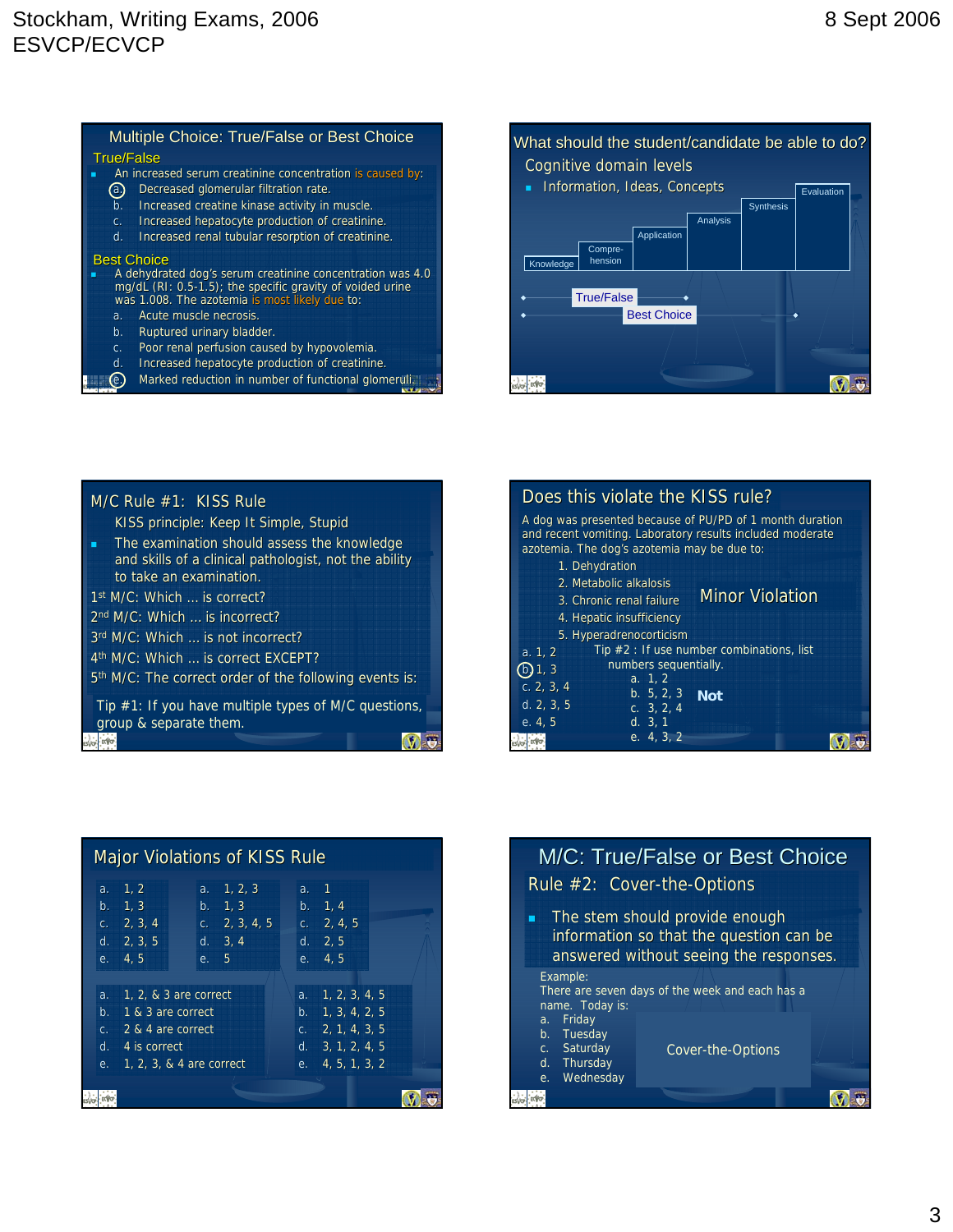## Stockham, Writing Exams, 2006 ESVCP/ECVCP









## Which rule is violated?

#### A PU/PD dog most likely has:

- a. Acute renal failure if it is azotemic but not isosthenuric.
- b. Chronic renal failure if the PU/PD state has been present for over a week and the dog is azotemic and isosthenuria.
- c. Diabetes mellitus if it is azotemic, normoglycemic, and glucosuric.
- d. Diabetes insipidus if it is azotemic, hyperglycemic, and glucosuric.
- e. Hypoadrenocorticism if the dog is azotemic, has a serum Na:K ratio less than 25, and the urine specific gravity is greater than 1.040.

Rule  $#2$ : Cover-the-Options

Rule #1: KISS Rule (use long stem & short options)

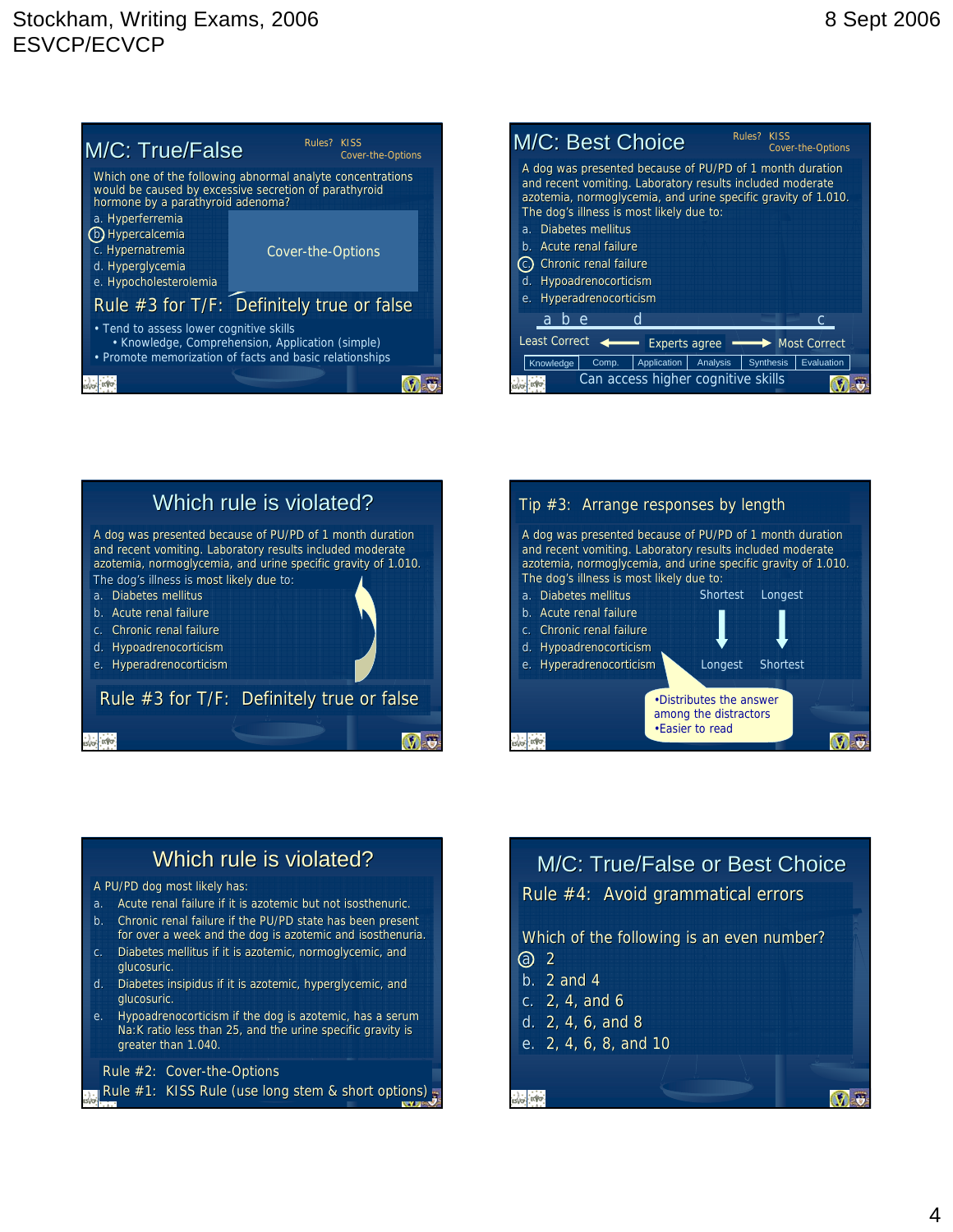









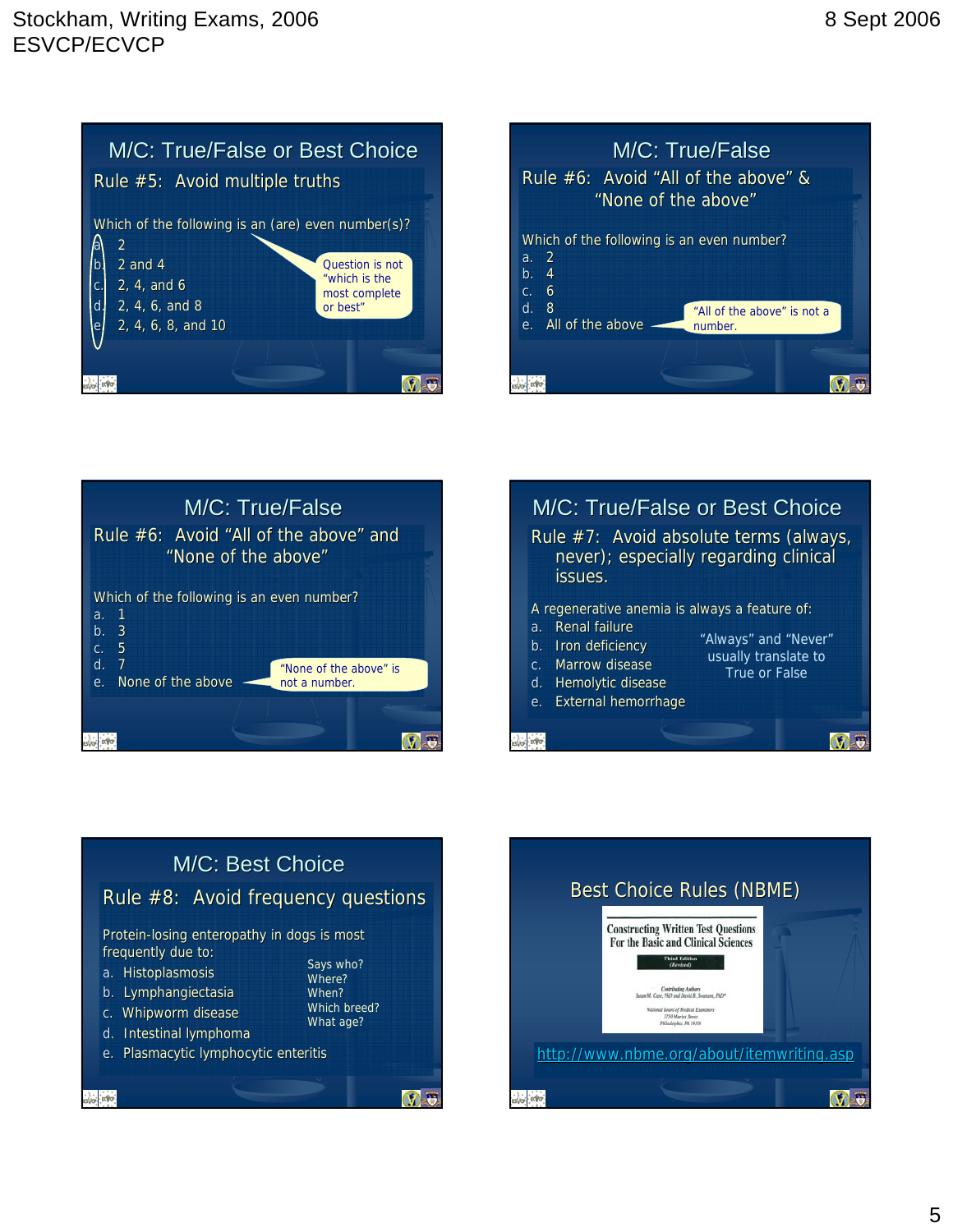$\mathbf{W}$  5



# M/C: Best Choice Rules (NBME)

 $#2$ : Each item should assess application of knowledge, not recall of isolated facts.

- Stem relatively long; options short
- Clinical vignettes provide context
- Information provided in consistent format.





#### M/C: Best Choice Rules (NBME)  $#5.$  Do not write -"Which of the following statements is correct?" "Each of the following statements is correct EXCEPT·" Not a "Best Choice", it is a "True/False" **Violates "Cover-the-Options" Rule Questions frequently not focused Distractors usually not homogenous**  $V$  a into: